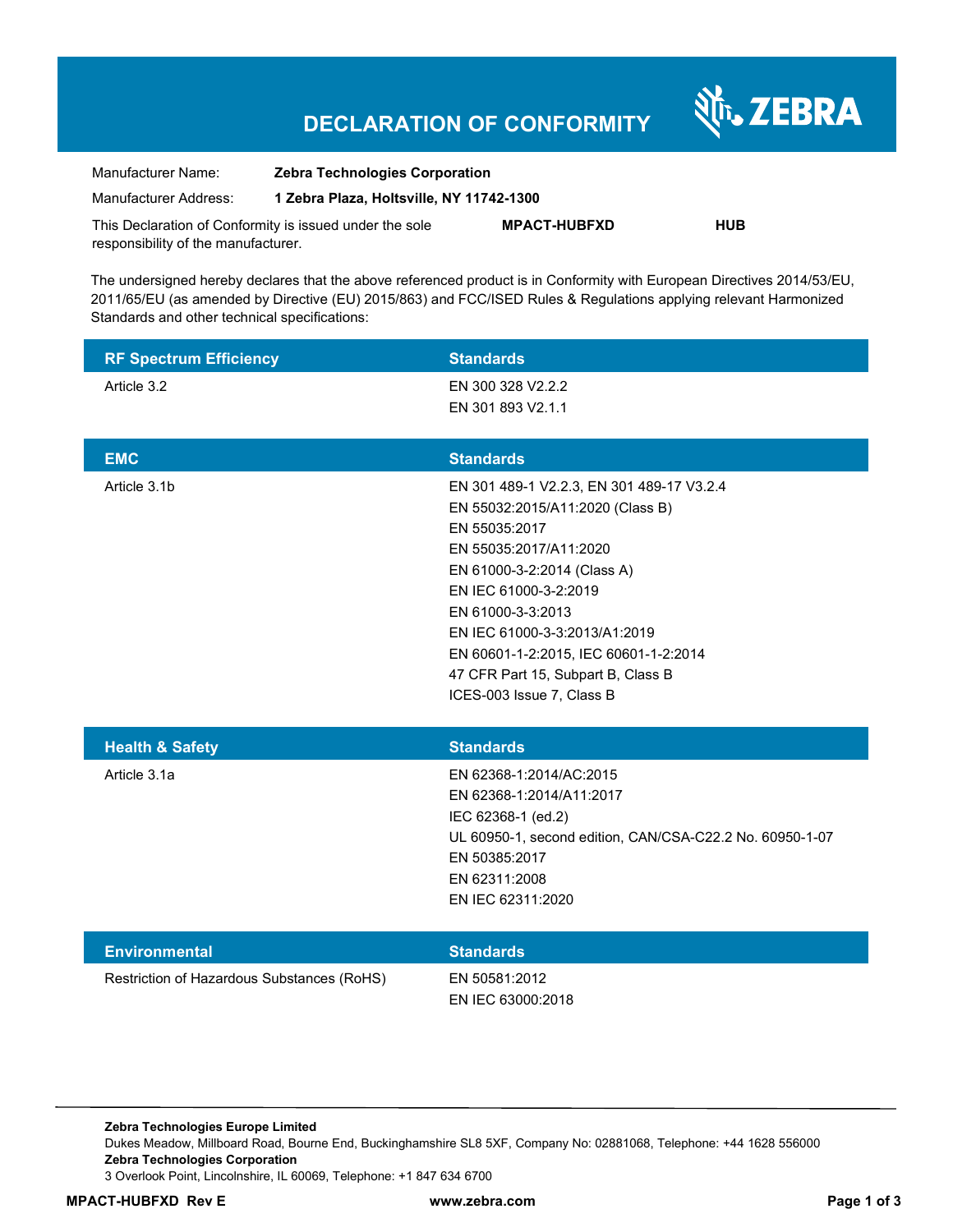# **DECLARATION OF CONFORMITY**

With regard to Directive 2014/53/EU, the conformity assessment procedure referred to in Article 17.2(b) and detailed in Annex III has been followed with the involvement of the following Notified Body for Articles 3.1a, 3.1b and 3.2: **CTC advanced GmbH**, Untertürkheimer Str. 6 – 10 66117 Saarbrücken, Germany

EC-Type Examination Certificate number: T818005E-01-TEC

US company representative for FCC Supplier's Declaration of Conformity (47 CFR Part 2.1071 to 2.1077) is Larry Zhou and can be reached at larry.zhou@zebra.com.

#### **Signed on behalf of Zebra Technologies Corporation**

Marco Belli Place: Bourne End

*(Signature of authorized person)* Date of Affixing the CE Mark: 16 February 2017 Sr. Manager, Regulatory **Date: 11 August 2021** 

र्शे<sub>ं</sub> ZEBRA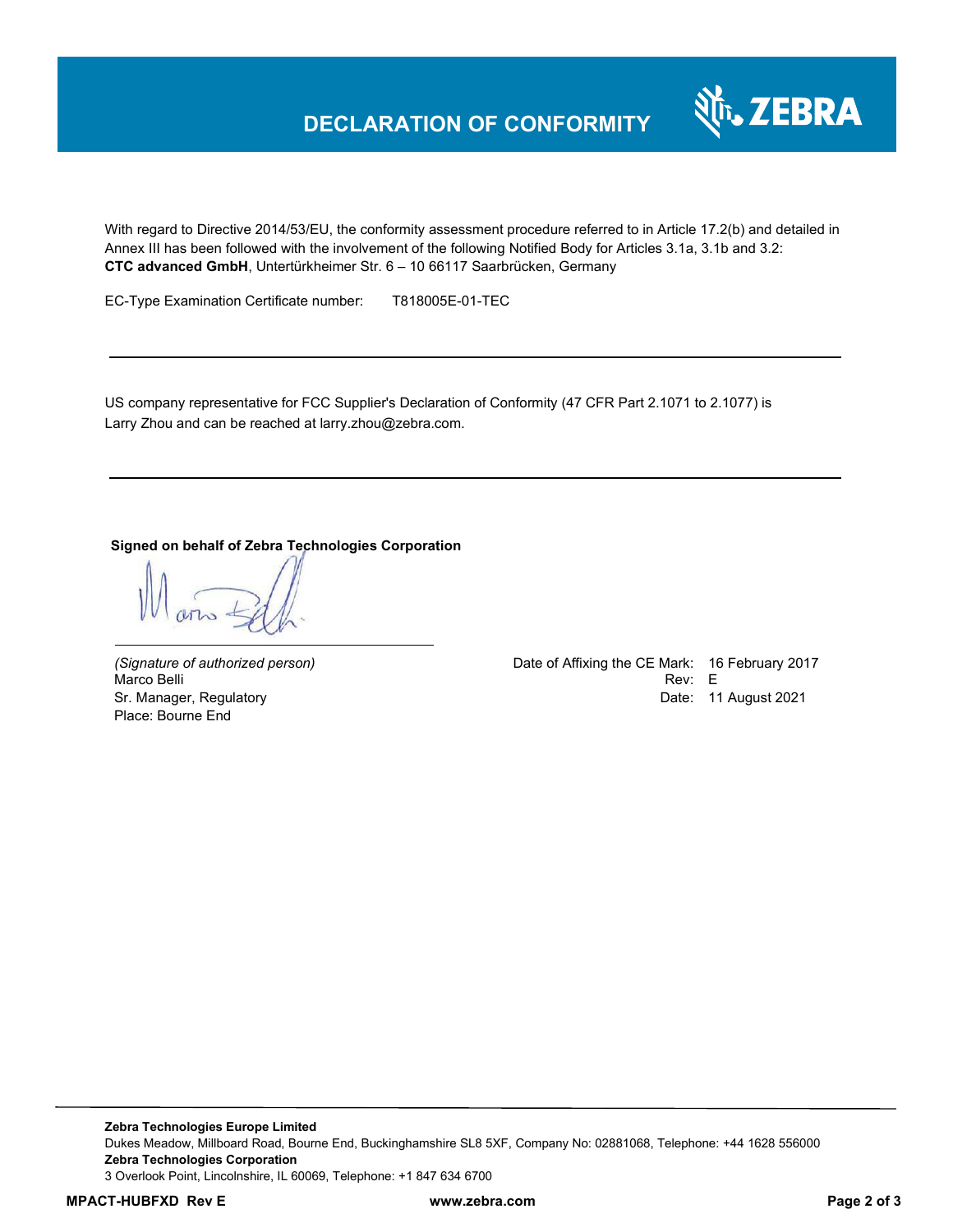

#### **Appendix A**

#### **EU Operating frequencies and maximum power levels**

| <b>Technology</b> | <b>Operating Frequencies/Bands</b> | <b>Maximum Transmit power level</b> |
|-------------------|------------------------------------|-------------------------------------|
| <b>WLAN</b>       | 2400 MHz - 2483.5 MHz              | 20dBm                               |
|                   | 5150 MHz - 5250 MHz                | 23dBm                               |
|                   | 5250 MHz - 5350 MHz                | 23dBm                               |
|                   | 5470 MHz - 5725 MHz                | 23dBm                               |
| <b>Bluetooth</b>  | 2400 MHz - 2483.5 MHz              | 10dBm                               |



The use of 5GHz RLAN throughout the EEA has the following restriction:

5.15 - 5.35 GHz is restricted to indoor use only.

#### **Accessories:**

**Description Model** None None

**Zebra Technologies Europe Limited**  Dukes Meadow, Millboard Road, Bourne End, Buckinghamshire SL8 5XF, Company No: 02881068, Telephone: +44 1628 556000 **Zebra Technologies Corporation**  3 Overlook Point, Lincolnshire, IL 60069, Telephone: +1 847 634 6700